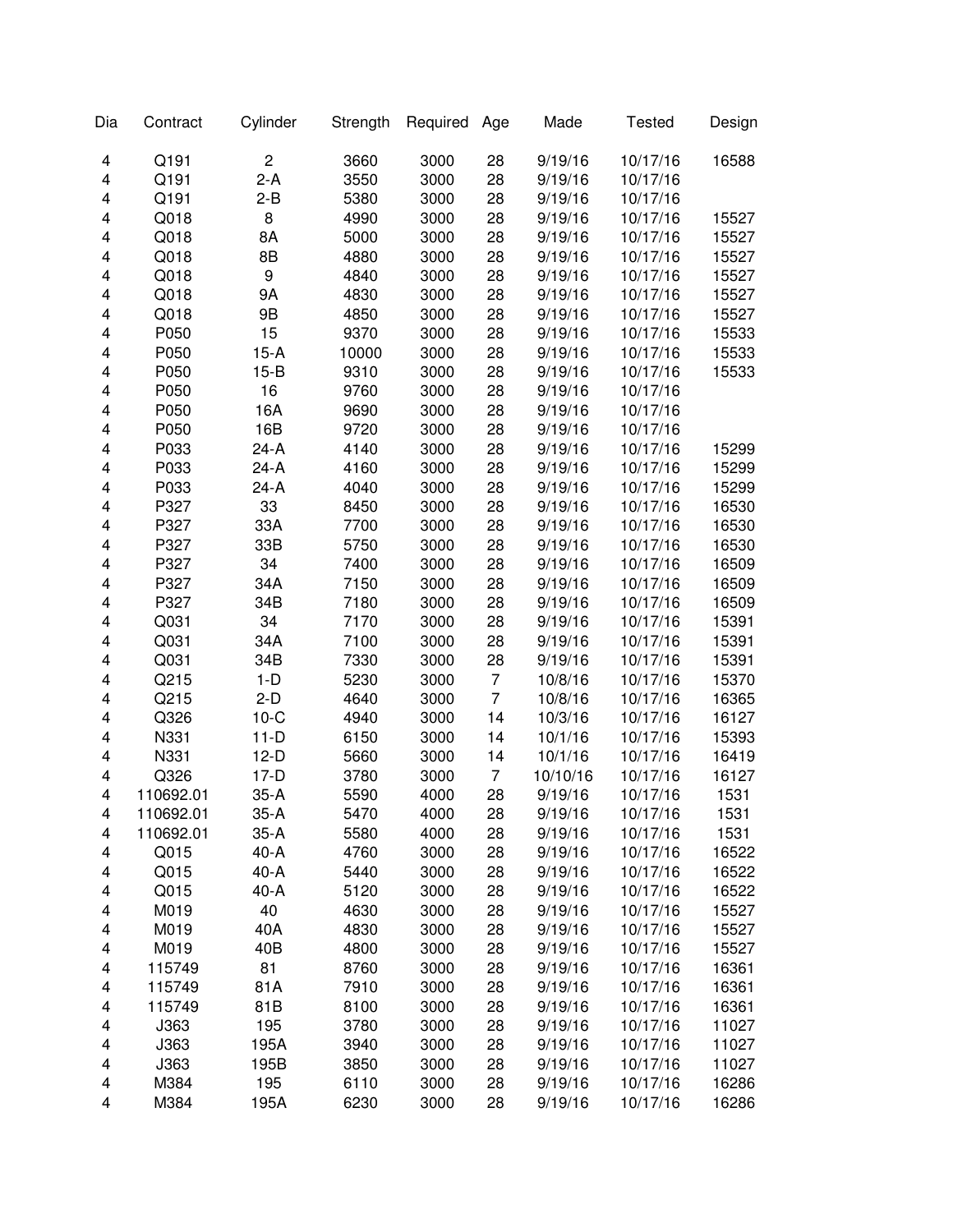| 4 | M384            | 195B    | 5800  | 3000 | 28   | 9/19/16  | 10/17/16 | 16286 |
|---|-----------------|---------|-------|------|------|----------|----------|-------|
| 4 | M384            | 196     | 4830  | 3000 | 28   | 9/19/16  | 10/17/16 | 16286 |
| 4 | M384            | 196A    | 4710  | 3000 | 28   | 9/19/16  | 10/17/16 | 16286 |
| 4 | M384            | 196B    | 5110  | 3000 | 28   | 9/19/16  | 10/17/16 | 16286 |
| 4 | P201            | 105A    | 3390  | 3000 | 28   | 9/19/16  | 10/17/16 | 15530 |
| 4 | P201            | 105A    | 3990  | 3000 | 28   | 9/19/16  | 10/17/16 | 15530 |
| 4 | P201            | 105A    | 3980  | 3000 | 28   | 9/19/16  | 10/17/16 | 15530 |
| 6 | M305            | F304    | 5390  | 4000 | 28   | 9/19/16  | 10/17/16 | 11453 |
| 6 | M305            | F304A   | 5620  | 4000 | 28   | 9/19/16  | 10/17/16 | 11453 |
| 4 | Q107            | 6       | 6350  | 3500 | 28   | 9/19/16  | 10/17/16 | 14333 |
| 4 | Q107            | 6A      | 6590  | 3500 | 28   | 9/19/16  | 10/17/16 | 14333 |
| 4 | Q107            | 6B      | 6240  | 3500 | 28   | 9/19/16  | 10/17/16 | 14333 |
| 4 | N114            | 83      | 5840  | 3000 | 28   | 9/19/16  | 10/17/16 | 14202 |
| 4 | N114            | 83A     | 5600  | 3000 | 28   | 9/19/16  | 10/17/16 | 14202 |
| 4 | N114            | 83B     | 5930  | 3000 | 28   | 9/19/16  | 10/17/16 | 14202 |
| 4 | P201            | $104-A$ | 3320  | 3000 | 28   | 9/19/16  | 10/17/16 | 15530 |
| 4 | P201            | $104-A$ | 3320  | 3000 | 28   | 9/19/16  | 10/17/16 | 15530 |
| 4 | P201            | $104-A$ | 3450  | 3000 | 28   | 9/19/16  | 10/17/16 | 15530 |
| 4 | N307            | 140     | 5570  | 3000 | 28   | 9/19/16  | 10/17/16 | 8111  |
| 4 | N307            | 140A    | 6270  | 3000 | 28   | 9/19/16  | 10/17/16 | 8111  |
| 4 | N307            | 140B    | 6490  | 3000 | 28   | 9/19/16  | 10/17/16 | 8111  |
| 4 | P243            | $6 - A$ | 5910  | 3000 | 28   | 9/19/16  | 10/17/16 | 16503 |
| 4 | P243            | $6 - A$ | 5260  | 3000 | 28   | 9/19/16  | 10/17/16 | 16503 |
| 4 | P243            | $6-A$   | 6380  | 3000 | 28   | 9/19/16  | 10/17/16 | 16503 |
| 4 | M950            | 391-C   | 4170  | 3000 | 3    | 10/14/16 | 10/17/16 | 15521 |
| 4 | P243            | $7-A$   | 5750  | 3000 | 28   | 9/19/16  | 10/17/16 | 16503 |
| 4 | P243            | $7-A$   | 5480  | 3000 | 28   | 9/19/16  | 10/17/16 | 16503 |
| 4 | P243            | $7-A$   | 5860  | 3000 | 28   | 9/19/16  | 10/17/16 | 16503 |
| 4 | P243            | $8-A$   | 5670  | 3000 | 28   | 9/19/16  | 10/17/16 | 16503 |
| 4 | P243            | $8-A$   | 6060  | 3000 | 28   | 9/19/16  | 10/17/16 | 16503 |
| 4 | P243            | $8-A$   | 5970  | 3000 | 28   | 9/19/16  | 10/17/16 | 16503 |
| 4 | P926            | $12-C$  | 4180  | 4000 | 5    | 10/12/16 | 10/17/16 | 16466 |
| 4 | Q107            | 7       | 5410  | 3500 | 28   | 9/19/16  | 10/17/16 | 14333 |
| 4 | Q107            | 7A      | 5460  | 3500 | 28   | 9/19/16  | 10/17/16 | 14333 |
| 4 | Q107            | 7B      | 5510  | 3500 | 28   | 9/19/16  | 10/17/16 | 14333 |
| 4 | M950            | 362     | 5930  | 3500 | 28   | 9/19/16  | 10/17/16 | 15521 |
| 4 | M950            | 362A    | 6290  | 3500 | 28   | 9/19/16  | 10/17/16 | 15521 |
| 4 | M950            | 362B    | 6570  | 3500 | 28   | 9/19/16  | 10/17/16 | 15521 |
| 4 | M950            | 363     | 8290  | 3500 | 28   | 9/19/16  | 10/17/16 | 15521 |
| 4 | M950            | 363A    | 8390  | 3500 | 28   | 9/19/16  | 10/17/16 | 15521 |
| 4 | M950            | 363B    | 8430  | 3500 | 28   | 9/19/16  | 10/17/16 | 15521 |
|   | <b>BRICK #1</b> |         | 9939  |      |      |          | 10/17/16 |       |
|   | <b>BRICK #2</b> |         | 10921 |      |      |          | 10/17/16 |       |
|   | BRICK #3        |         | 10212 |      |      |          | 10/17/16 |       |
|   | <b>BRICK #4</b> |         | 10174 |      |      |          | 10/17/16 |       |
|   | <b>BRICK #5</b> |         | 12406 |      |      |          | 10/17/16 |       |
|   | <b>BRICK #1</b> |         | 13263 |      |      |          | 10/17/16 |       |
|   | <b>BRICK #2</b> |         | 12345 |      |      |          | 10/17/16 |       |
|   | BRICK #3        |         | 10999 |      |      |          | 10/17/16 |       |
|   | <b>BRICK #4</b> |         | 11123 |      |      |          | 10/17/16 |       |
|   | <b>BRICK #5</b> |         | 11347 |      |      |          | 10/17/16 |       |
| 4 | Q914            | 14C     | 5420  | 3000 | 18HR | 10/17/16 | 10/18/16 | 15535 |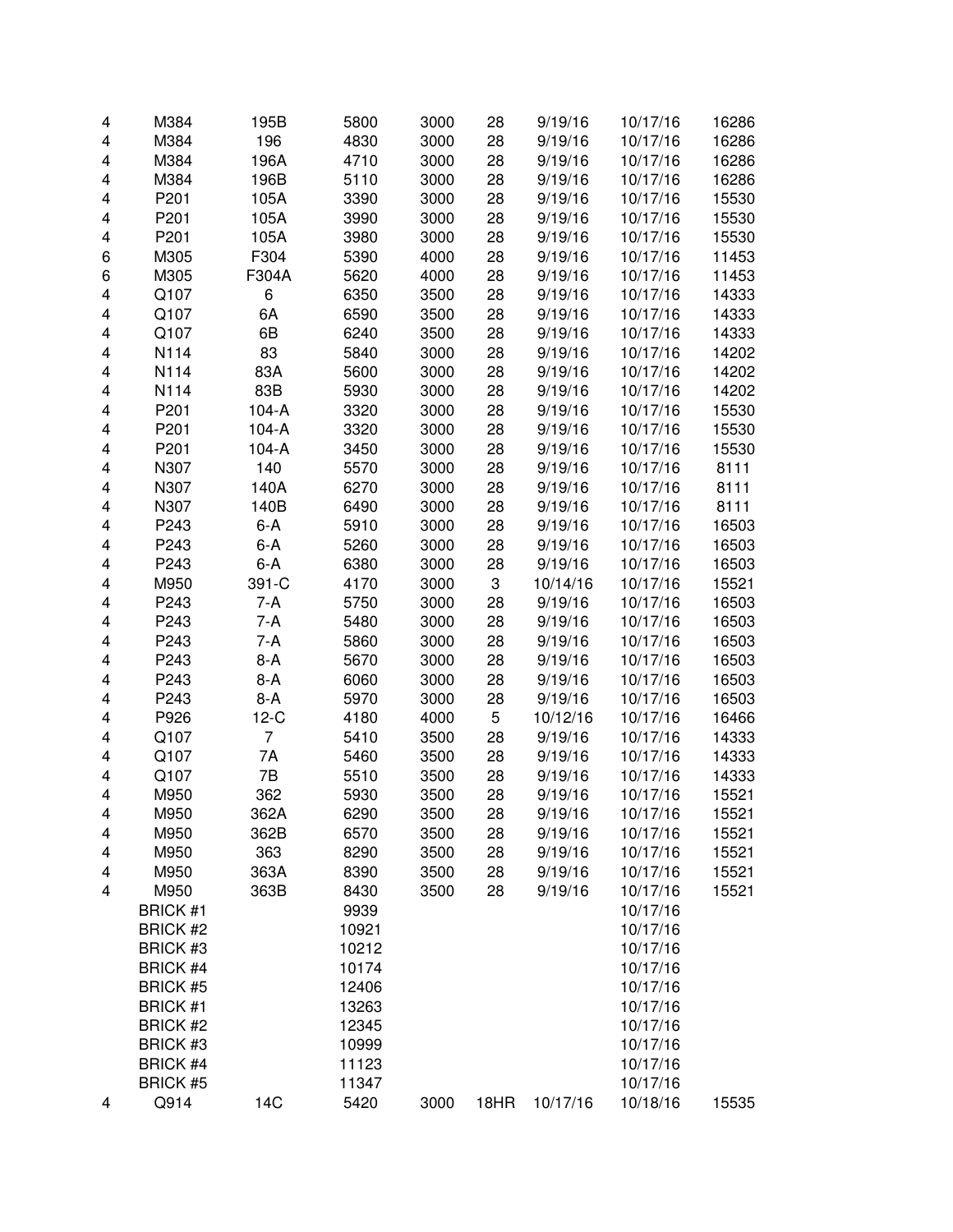| 4 | Q914         | 14D          | 5490         | 3000         | 18HR     | 10/17/16           | 10/18/16             | 15535            |
|---|--------------|--------------|--------------|--------------|----------|--------------------|----------------------|------------------|
| 4 | Q914         | 14E          | 5560         | 3000         | 18HR     | 10/17/16           | 10/18/16             | 15535            |
| 4 | P243         | $10-A$       | 6080         | 3000         | 28       | 9/20/16            | 10/18/16             | 16503            |
| 4 | P243         | $10-A$       | 5850         | 3000         | 28       | 9/20/16            | 10/18/16             | 16503            |
| 4 | P243         | $10-A$       | 5840         | 3000         | 28       | 9/20/16            | 10/18/16             | 16503            |
| 4 | P243         | $11-A$       | 6310         | 3000         | 28       | 9/20/16            | 10/18/16             | 16503            |
| 4 | P243         | $11-A$       | 6950         | 3000         | 28       | 9/20/16            | 10/18/16             | 16503            |
| 4 | P243         | $11-A$       | 4640         | 3000         | 28       | 9/20/16            | 10/18/16             | 16503            |
| 4 | 112018.01    | $20-A$       | 4870         | 3000         | 28       | 9/20/16            | 10/18/16             | 16125            |
| 4 | 112018.01    | $20-A$       | 4730         | 3000         | 28       | 9/20/16            | 10/18/16             | 16125            |
| 4 | 112018.01    | $20-A$       | 4670         | 3000         | 28       | 9/20/16            | 10/18/16             | 16125            |
| 4 | N114         | 84           | 4590         | 3000         | 28       | 9/20/16            | 10/18/16             | 14202            |
| 4 | N114         | 84A          | 4160         | 3000         | 28       | 9/20/16            | 10/18/16             | 14202            |
| 4 | N114         | 84B          | 4770         | 3000         | 28       | 9/20/16            | 10/18/16             | 14202            |
| 4 | M305         | W-96         | 5030         | 3000         | 28       | 9/20/16            | 10/18/16             | 13108            |
| 4 | M305         | <b>W-96A</b> | 4960         | 3000         | 28       | 9/20/16            | 10/18/16             | 13108            |
| 4 | M305         | W-96B        | 4950         | 3000         | 28       | 9/20/16            | 10/18/16             | 13108            |
| 4 | M305         | F-303        | 5160         | 3000         | 28       | 9/20/16            | 10/18/16             | 13108            |
| 4 | M305         | F-303A       | 4990         | 3000         | 28       | 9/20/16            | 10/18/16             | 13108            |
| 4 | M305         | F-303B       | 5080         | 3000         | 28       | 9/20/16            | 10/18/16             | 13108            |
| 4 | N201         | $124-A$      | 3850         | 3000         | 28       | 9/20/16            | 10/18/16             | 11282            |
| 4 | N201         | $124-A$      | 3910         | 3000         | 28       | 9/20/16            | 10/18/16             | 11282            |
| 4 | N201         | $124-A$      | 4250         | 3000         | 28       | 9/20/16            | 10/18/16             | 11282            |
| 4 | P230         | 216          | 1580         |              | 28       | 9/20/16            | 10/18/16             | 16343            |
| 4 | P230         | 216A         | 1720         |              | 28       | 9/20/16            | 10/18/16             | 16343            |
| 4 | P230         | 216B         | 1680         |              | 28       | 9/20/16            | 10/18/16             | 16343            |
| 4 | P230         | 217          | 5360         | 3000         | 28       | 9/20/16            | 10/18/16             | 16115            |
| 4 | P230         | 217A         | 5620         | 3000         | 28       | 9/20/16            | 10/18/16             | 16115            |
| 4 | P230         | 217B         | 5560         | 3000         | 28       | 9/20/16            | 10/18/16             | 16115            |
| 4 | P230         | 218          | 5710         | 3000         | 28       | 9/20/16            | 10/18/16             | 16417            |
| 4 | P230         | 218A         | 5670         | 3000         | 28       | 9/20/16            | 10/18/16             | 16417            |
| 4 | P230         | 218B         | 5410         | 3000         | 28       | 9/20/16            | 10/18/16             | 16417            |
| 4 | P230         | 219          | 4340         | 4000         | 28       | 9/20/16            | 10/18/16             | 15050            |
| 4 | P230         | 219A         | 4440         | 4000         | 28       | 9/20/16            | 10/18/16             | 15050            |
| 4 | P230         | 219B         | 4450         | 4000         | 28       | 9/20/16            | 10/18/16             | 15050            |
| 4 | P230         | 220          | 5660         | 3000         | 28       | 9/20/16            | 10/18/16             | 164117           |
| 4 |              | 220A         |              |              |          |                    |                      |                  |
| 4 | P230<br>P230 | 220B         | 5670<br>5980 | 3000<br>3000 | 28<br>28 | 9/20/16<br>9/20/16 | 10/18/16<br>10/18/16 | 164117<br>164117 |
| 4 | P230         | 221          | 4730         | 4000         | 28       | 9/20/16            | 10/18/16             | 16563            |
| 4 | P230         | 221A         | 4470         | 4000         | 28       | 9/20/16            | 10/18/16             | 16563            |
|   |              | 221B         | 4320         | 4000         | 28       |                    |                      | 16563            |
| 4 | P230<br>P230 | 222          | 5150         | 4000         | 28       | 9/20/16            | 10/18/16             | 16563            |
| 4 |              | 222A         |              |              |          | 9/20/16            | 10/18/16             |                  |
| 4 | P230         | 222B         | 5350         | 4000         | 28       | 9/20/16            | 10/18/16             | 16563            |
| 4 | P230         |              | 5220         | 4000         | 28       | 9/20/16            | 10/18/16             | 16563            |
| 4 | P230<br>P230 | 223          | 4530         | 4000         | 28       | 9/20/16            | 10/18/16             | 16563            |
| 4 |              | 223A         | 4870         | 4000         | 28       | 9/20/16            | 10/18/16             | 16563            |
| 4 | P230         | 223B         | 5090         | 4000         | 28       | 9/20/16            | 10/18/16             | 16563            |
| 4 | P230         | 224          | 4870         | 4000         | 28       | 9/20/16            | 10/18/16             | 16563            |
| 4 | P230         | 224A         | 4910         | 4000         | 28       | 9/20/16            | 10/18/16             | 16563            |
| 4 | P230         | 224B         | 4930         | 4000         | 28       | 9/20/16            | 10/18/16             | 16563            |
| 4 | N198         | 290          | 5310         | 4500         | 28       | 9/20/16            | 10/18/16             | 13036            |
| 4 | N198         | 290A         | 4930         | 4500         | 28       | 9/20/16            | 10/18/16             | 13036            |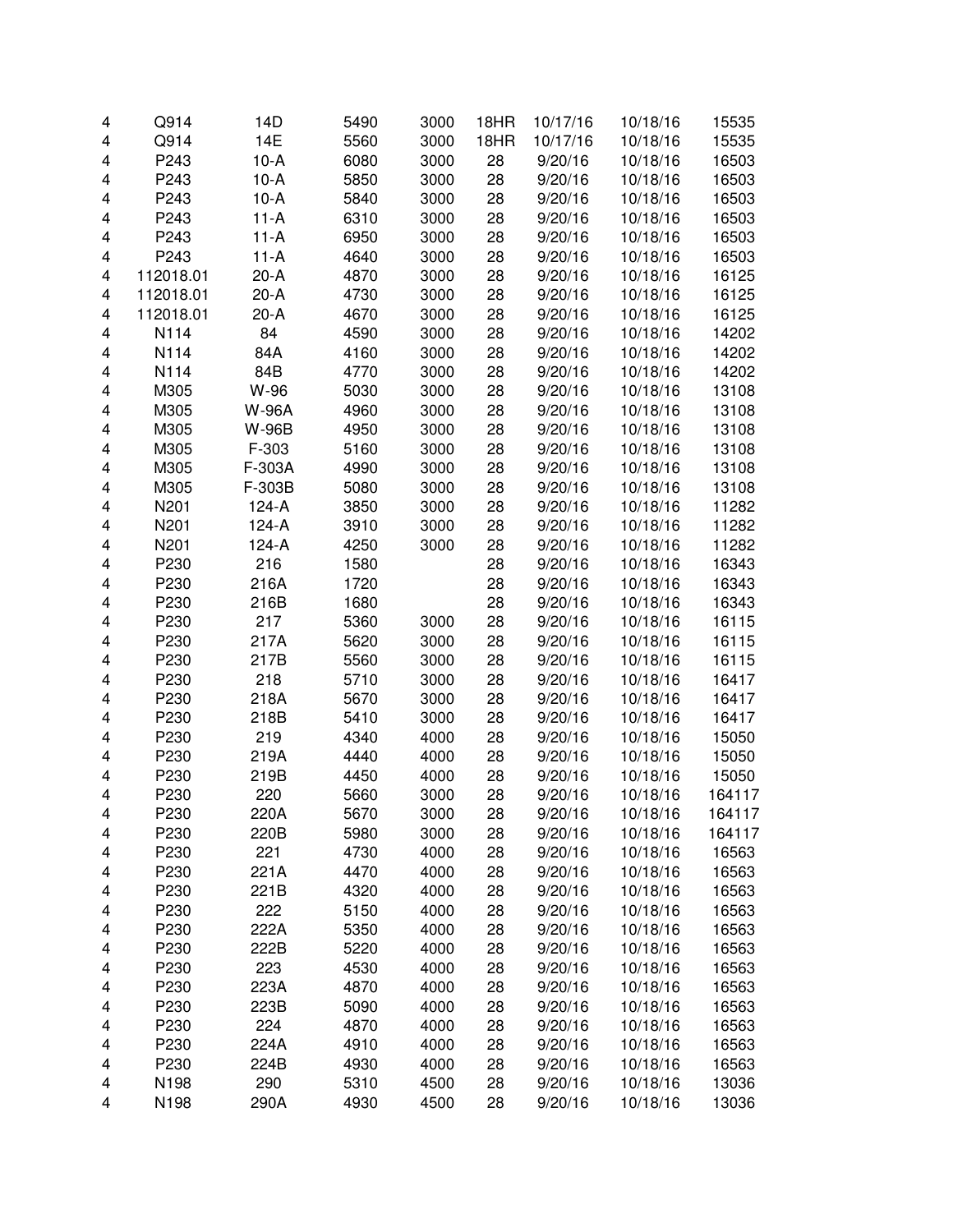| 4                       | N198 | 290B   | 5300 | 4500 | 28             | 9/20/16       | 10/18/16 | 13036 |
|-------------------------|------|--------|------|------|----------------|---------------|----------|-------|
| 4                       | P230 | 225    | 6980 | 4500 | 28             | 9/20/16       | 10/18/16 | 16563 |
| 4                       | P230 | 225A   | 7540 | 4500 | 28             | 9/20/16       | 10/18/16 | 16563 |
| 4                       | P230 | 225B   | 7520 | 4500 | 28             | 9/20/16       | 10/18/16 | 16563 |
| 4                       | N165 | 198    | 5600 | 3000 | 28             | 9/20/16       | 10/18/16 | 15000 |
| 4                       | N165 | 198A   | 7380 | 3000 | 28             | 9/20/16       | 10/18/16 | 15000 |
| 4                       | N165 | 198-B  | 7280 | 3000 | 28             | 9/20/16       | 10/18/16 | 15000 |
| 4                       | Q215 | 3D     | 4210 | 3000 | $\overline{7}$ | 10/11/16      | 10/18/16 |       |
| 4                       | Q326 | 11C    | 4440 | 3000 | 14             | 10/4/16       | 10/18/16 | 16127 |
| 4                       | P926 | 13C    | 3790 | 4000 | 5              | 10/13/16      | 10/18/16 | 16466 |
| 4                       | Q326 | 18D    | 4570 | 3000 | $\overline{7}$ | $10-11-16$    | 10/18/16 | 16127 |
| 4                       | P079 | 122D   | 4160 | 3000 | $\overline{7}$ | $10-16-16$    | 10/18/16 | 15146 |
| 4                       | N198 | 291    | 4720 | 3000 | 28             | $9 - 20 - 16$ | 10/18/16 | 13034 |
| 4                       | N198 | 291A   | 4970 | 3000 | 28             | $9 - 20 - 16$ | 10/18/16 | 13034 |
| 4                       | N198 | 291B   | 4890 | 3000 | 28             | $9 - 20 - 16$ | 10/18/16 | 13034 |
| 4                       | Q147 | 8      | 5620 | 3000 | 28             | $9 - 20 - 16$ | 10/18/16 | 16286 |
| 4                       | Q147 | 8A     | 5850 | 3000 | 28             | $9 - 20 - 16$ | 10/18/16 | 16286 |
|                         | Q147 | 8 B    |      | 3000 |                | $9 - 20 - 16$ |          | 16286 |
| 4                       |      |        | 6050 |      | 28             |               | 10/18/16 |       |
| 4                       | M089 | GC9A   | 6110 | 4000 | 28             | $9 - 20 - 16$ | 10/18/16 | 15636 |
| 4                       | M089 | GC9A   | 7010 | 4000 | 28             | $9 - 20 - 16$ | 10/18/16 | 15636 |
| 4                       | M089 | GC9A   | 6820 | 4000 | 28             | $9 - 20 - 16$ | 10/18/16 | 15636 |
| 4                       | M019 | 46C    | 3660 | 3000 | 7              | 10/11/16      | 10/18/16 | 15527 |
| 4                       | P168 | 24     | 5030 | 3000 | 28             | 9/20/16       | 10/18/16 | 16120 |
| 4                       | P168 | 24A    | 5480 | 3000 | 28             | 9/20/16       | 10/18/16 | 16120 |
| 4                       | P168 | 24B    | 5600 | 3000 | 28             | 9/20/16       | 10/18/16 | 16120 |
| 4                       | P168 | $25-A$ | 5450 | 3000 | 28             | 9/20/16       | 10/18/16 | 16120 |
| 4                       | P168 | $25-B$ | 5820 | 3000 | 28             | 9/20/16       | 10/18/16 | 16120 |
| 4                       | P168 | $25-C$ | 5600 | 3000 | 28             | 9/20/16       | 10/18/16 | 16120 |
| $\overline{\mathbf{4}}$ | Q015 | $41-A$ | 4700 | 3000 | 28             | 9/20/16       | 10/18/16 | 1635  |
| 4                       | Q015 | $41-A$ | 5130 | 3000 | 28             | 9/20/16       | 10/18/16 | 1635  |
| $\overline{\mathbf{4}}$ | Q015 | $41-A$ | 4860 | 3000 | 28             | 9/20/16       | 10/18/16 | 1635  |
| 4                       | P190 | 34     | 5850 | 3000 | 28             | 9/20/16       | 10/18/16 | 15425 |
| 4                       | P190 | 34A    | 5970 | 3000 | 28             | 9/20/16       | 10/18/16 | 15425 |
| 4                       | P190 | 34B    | 5740 | 3000 | 28             | 9/20/16       | 10/18/16 | 15425 |
| 4                       | P327 | 35     | 8130 | 3000 | 28             | 9/20/16       | 10/18/16 | 16509 |
| 4                       | P327 | 35A    | 7780 | 3000 | 28             | 9/20/16       | 10/18/16 | 16509 |
| 4                       | P327 | 35B    | 8100 | 3000 | 28             | 9/20/16       | 10/18/16 | 16509 |
| 4                       | M019 | 41     | 4570 | 3000 | 28             | 9/20/16       | 10/18/16 | 15527 |
| 4                       | M019 | 41A    | 4330 | 3000 | 28             | 9/20/16       | 10/18/16 | 15527 |
| 4                       | M019 | 41B    | 4450 | 3000 | 28             | 9/20/16       | 10/18/16 | 15527 |
| 4                       | P105 | 62     | 4380 | 3000 | 28             | 9/20/16       | 10/18/16 | 15007 |
| 4                       | P105 | 62A    | 4240 | 3000 | 28             | 9/20/16       | 10/18/16 | 15007 |
| 4                       | P105 | 62B    | 4010 | 3000 | 28             | 9/20/16       | 10/18/16 | 15007 |
| 4                       | P247 | 72     | 5370 | 3000 | 28             | 9/20/16       | 10/18/16 | 16130 |
| 4                       | P247 | 72A    | 5520 | 3000 | 28             | 9/20/16       | 10/18/16 | 16130 |
| 4                       | P247 | 72B    | 5770 | 3000 | 28             | 9/20/16       | 10/18/16 | 16130 |
| 4                       | P180 | 75     | 5700 | 3000 | 28             | 9/20/16       | 10/18/16 | 15587 |
| 4                       | P180 | 75A    | 5540 | 3000 | 28             | 9/20/16       | 10/18/16 | 15587 |
| 4                       | P180 | 75B    | 5980 | 3000 | 28             | 9/20/16       | 10/18/16 | 15587 |
| 6                       | M305 | F305   | 4940 | 3000 | 28             | 9/20/16       | 10/18/16 | 13108 |
| 6                       | M305 | F305A  | 4430 | 3000 | 28             | 9/20/16       | 10/18/16 | 13108 |
| 4                       | J363 | 196    | 3600 | 3000 | 28             | 9/20/16       | 10/18/16 | 11027 |
|                         |      |        |      |      |                |               |          |       |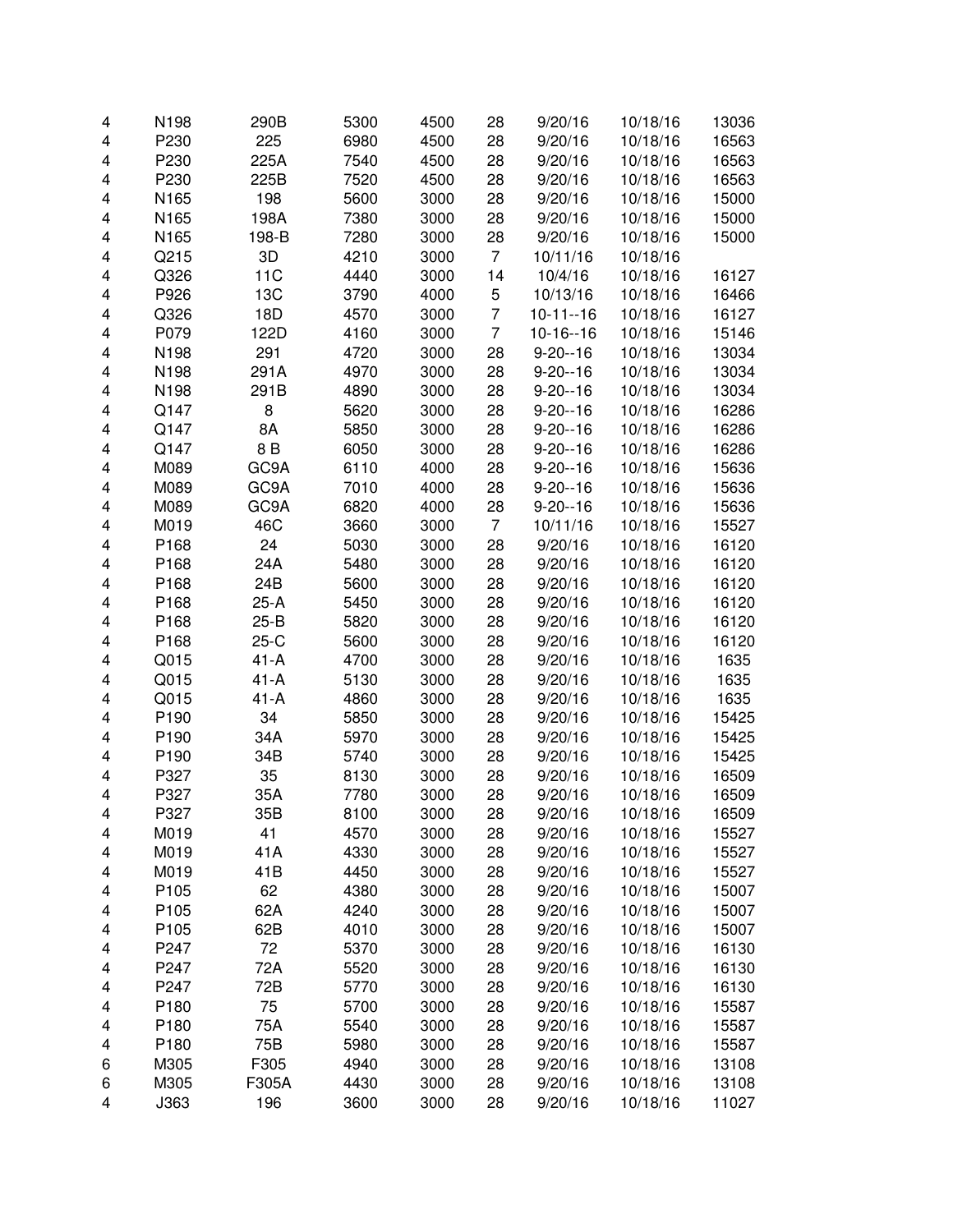| 4                       | J363   | 196A           | 3730 | 3000 | 28   | 9/20/16  | 10/18/16 | 11027 |
|-------------------------|--------|----------------|------|------|------|----------|----------|-------|
| $\overline{\mathbf{4}}$ | J363   | 196B           | 3780 | 3000 | 28   | 9/20/16  | 10/18/16 | 11027 |
| 4                       | P230   | TN-221-IA      | 7050 | 4000 | 28   | 9/20/16  | 10/18/16 | 16563 |
| 4                       | P230   | TN-2214-IA     | 5930 | 4000 | 28   | 9/20/16  | 10/18/16 | 16563 |
| 4                       | P230   | TN-221B-IA     | 5900 | 4000 | 28   | 9/20/16  | 10/18/16 | 16563 |
| 4                       | N198   | 289            | 7220 | 3000 | 28   | 9/20/16  | 10/18/16 | 13034 |
| 4                       | N198   | 289A           | 6810 | 3000 | 28   | 9/20/16  | 10/18/16 | 13034 |
| 4                       | N198   | 289B           | 6810 | 3000 | 28   | 9/20/16  | 10/18/16 | 13034 |
| 4                       | M950   | 364            | 6540 | 3000 | 28   | 9/20/16  | 10/18/16 | 15592 |
| 4                       | M950   | 365            | 6420 | 3000 | 28   | 9/20/16  | 10/18/16 | 15521 |
| 4                       | M950   | 365A           | 6510 | 3000 | 28   | 9/20/16  | 10/18/16 | 15521 |
| 4                       | M950   | 365B           | 6270 | 3000 | 28   | 9/20/16  | 10/18/16 | 15521 |
| 4                       | M950   | 364            | 4890 | 3000 | 28   | 9/20/16  | 10/18/16 | 15522 |
| 4                       | M950   | 364A           | 4780 | 3000 | 28   | 9/20/16  | 10/18/16 | 15522 |
| $\overline{\mathbf{4}}$ | M950   | 364B           | 4760 | 3000 | 28   | 9/20/16  | 10/18/16 | 15522 |
| $\overline{\mathbf{4}}$ | M950   | 366            | 6120 | 3000 | 28   | 9/20/16  | 10/18/16 | 15520 |
|                         |        |                |      |      |      |          |          |       |
| $\overline{\mathbf{4}}$ | M950   | 366A           | 6050 | 3000 | 28   | 9/20/16  | 10/18/16 | 15520 |
| 4                       | M950   | 366B           | 6200 | 3000 | 28   | 9/20/16  | 10/18/16 | 15520 |
| 4                       | 115746 | 112B           | 4720 | 3000 | 28   | 9/20/16  | 10/18/16 | 16360 |
| 4                       | 115746 | 112C           | 4870 | 3000 | 28   | 9/20/16  | 10/18/16 | 16360 |
| 4                       | 115746 | 112D           | 5420 | 3000 | 28   | 9/20/16  | 10/18/16 | 16360 |
| 4                       | Q914   | 15C            | 6010 | 3000 | 18HR | 10/18/16 | 10/19/16 | 15535 |
| 4                       | Q914   | 15D            | 6350 | 3000 | 18HR | 10/18/16 | 10/19/16 | 15535 |
| 4                       | Q914   | 15E            | 6630 | 3000 | 18HR | 10/18/16 | 10/19/16 | 15535 |
| 4                       | Q029   | $4 - A$        | 3580 | 3000 | 28   | 9/21/16  | 10/19/16 | 16454 |
| 4                       | Q029   | $4 - A$        | 4020 | 3000 | 28   | 9/21/16  | 10/19/16 | 16454 |
| 4                       | Q029   | $4-A$          | 3970 | 3000 | 28   | 9/21/16  | 10/19/16 | 16454 |
| 4                       | Q029   | 5-A            | 5620 | 3000 | 28   | 9/21/16  | 10/19/16 | 16453 |
| 4                       | Q029   | 5-A            | 5510 | 3000 | 28   | 9/21/16  | 10/19/16 | 16453 |
| 4                       | Q029   | 5-A            | 5320 | 3000 | 28   | 9/21/16  | 10/19/16 | 16453 |
| 4                       | Q326   | 5              | 4750 | 3000 | 28   | 9/21/16  | 10/19/16 | 16127 |
| $\overline{\mathbf{4}}$ | Q326   | 5A             | 4440 | 3000 | 28   | 9/21/16  | 10/19/16 | 16127 |
| $\overline{\mathbf{4}}$ | Q326   | 5B             | 4770 | 3000 | 28   | 9/21/16  | 10/19/16 | 16127 |
| $\overline{\mathbf{4}}$ | Q074   | $\overline{7}$ | 4930 | 3000 | 28   | 9/21/16  | 10/19/16 | 16303 |
| 4                       | Q074   | 7A             | 5160 | 3000 | 28   | 9/21/16  | 10/19/16 | 16303 |
| 4                       | Q074   | 7B             | 5020 | 3000 | 28   | 9/21/16  | 10/19/16 | 16303 |
| 4                       | N331   | 8              | 5490 | 3000 | 28   | 9/21/16  | 10/19/16 | 16419 |
| 4                       | N331   | 8A             | 5470 | 3000 | 28   | 9/21/16  | 10/19/16 | 16419 |
| 4                       | N331   | 8B             | 5790 | 3000 | 28   | 9/21/16  | 10/19/16 | 16419 |
| 4                       | P926   | 11             | 5110 | 4000 | 28   | 9/21/16  | 10/19/16 | 16466 |
| 4                       | P926   | 11A            | 4860 | 4000 | 28   | 9/21/16  | 10/19/16 | 16466 |
| 4                       | P926   | 11B            | 5070 | 4000 | 28   | 9/21/16  | 10/19/16 | 16466 |
| 4                       | M305   | $M-14$         | 5710 | 3000 | 28   | 9/21/16  | 10/19/16 | 13108 |
| 4                       | M305   | M-14A          | 5600 | 3000 | 28   | 9/21/16  | 10/19/16 | 13108 |
| 4                       | M305   | $M-14B$        | 5480 | 3000 | 28   | 9/21/16  | 10/19/16 | 13108 |
|                         | P261   | 33             | 5050 | 3000 | 28   | 9/21/16  | 10/19/16 | 14339 |
| 4                       |        | 33A            |      |      |      |          |          |       |
| 4                       | P261   |                | 5120 | 3000 | 28   | 9/21/16  | 10/19/16 | 14339 |
| 4                       | P261   | 33B            | 5330 | 3000 | 28   | 9/21/16  | 10/19/16 | 14339 |
| 4                       | Q031   | 35             | 5990 | 3000 | 28   | 9/21/16  | 10/19/16 | 15391 |
| 4                       | Q031   | 35A            | 5950 | 3000 | 28   | 9/21/16  | 10/19/16 | 15391 |
| 4                       | Q031   | 35B            | 5930 | 3000 | 28   | 9/21/16  | 10/19/16 | 15391 |
| 4                       | Q326   | $12-C$         | 3870 | 3000 | 14   | 10/5/16  | 10/19/16 | 16127 |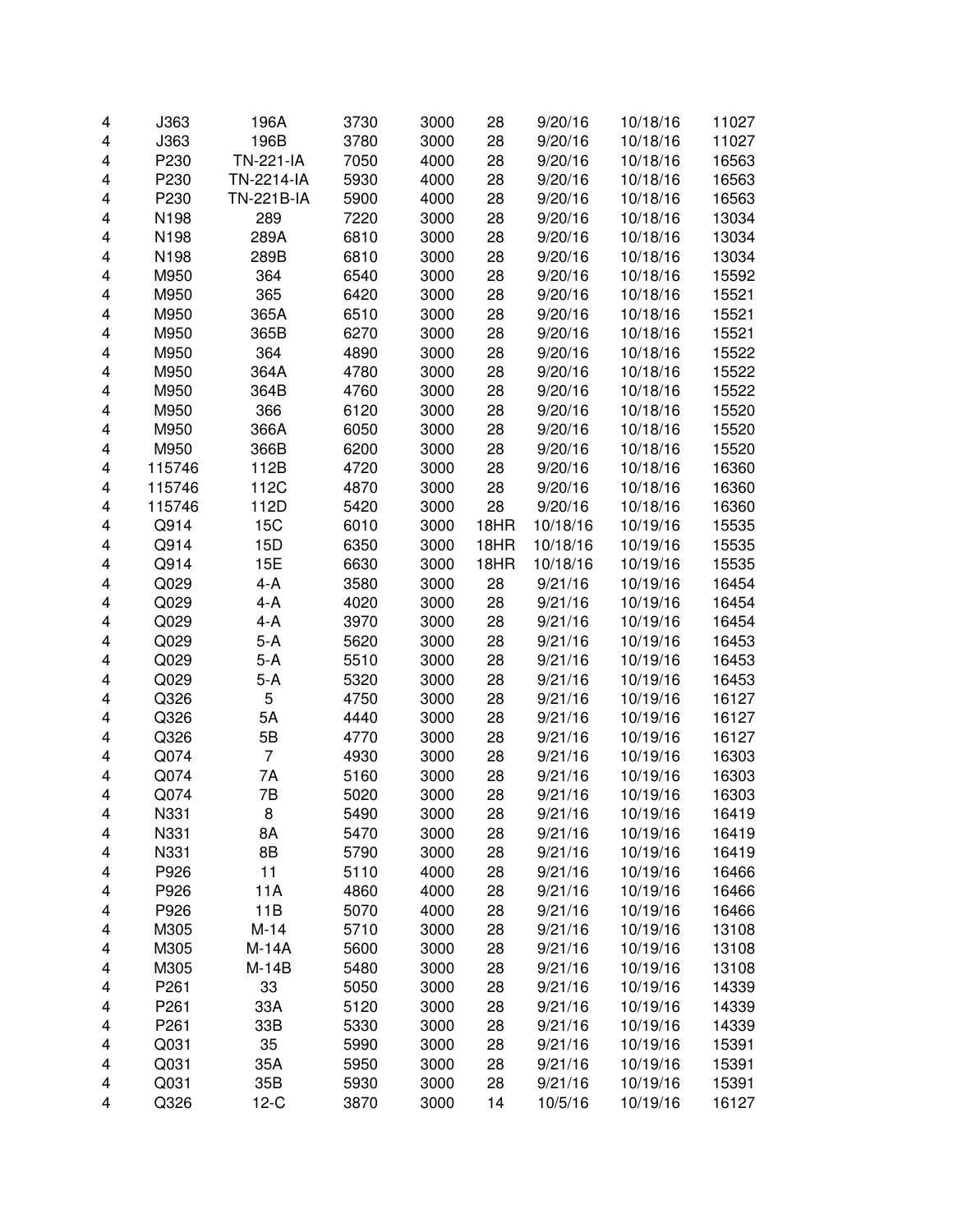| 4                       | P926   | $12-D$       | 4260 | 4000 | 7  | 10/12/16 | 10/19/16 | 16466 |
|-------------------------|--------|--------------|------|------|----|----------|----------|-------|
| $\overline{\mathbf{4}}$ | Q326   | $13-C$       | 4210 | 3000 | 14 | 10/5/16  | 10/19/16 | 16127 |
| 4                       | N331   | $13-D$       | 4070 | 3000 | 14 | 10/5/16  | 10/19/16 | 15393 |
| 4                       | Q326   | $19-D$       | 4680 | 3000 | 7  | 10/12/16 | 10/19/16 | 16127 |
| 4                       | P327   | 36           | 5960 | 3000 | 28 | 9/21/16  | 10/19/16 | 16509 |
| 4                       | P327   | 36A          | 6270 | 3000 | 28 | 9/21/16  | 10/19/16 | 16509 |
| 4                       | P327   | 36B          | 6340 | 3000 | 28 | 9/21/16  | 10/19/16 | 16509 |
| 4                       | Q015   | $42-A$       | 4250 | 3000 | 28 | 9/21/16  | 10/19/16 | 16522 |
| 4                       | Q015   | $42-A$       | 4130 | 3000 | 28 | 9/21/16  | 10/19/16 | 16522 |
| 4                       | Q015   | 42-A         | 4110 | 3000 | 28 | 9/21/16  | 10/19/16 | 16522 |
| 4                       | P247   | 73           | 5340 | 3000 | 28 | 9/21/16  | 10/19/16 | 16130 |
| 4                       | P247   | 73A          | 5830 | 3000 | 28 | 9/21/16  | 10/19/16 | 16130 |
| 4                       | P247   | 73B          | 5610 | 3000 | 28 | 9/21/16  | 10/19/16 | 16130 |
| 4                       | N279   | 143          | 3970 | 3000 | 28 | 9/21/16  | 10/19/16 | 14347 |
| 4                       | N279   | 143A         | 4120 | 3000 | 28 | 9/21/16  | 10/19/16 | 14347 |
| 4                       | N279   | 143B         | 4120 | 3000 | 28 | 9/21/16  | 10/19/16 | 14347 |
| 4                       | N307   | 145          | 5470 | 3000 | 28 | 9/21/16  | 10/19/16 | 8111  |
| 4                       | N307   | 145A         | 5680 | 3000 | 28 | 9/21/16  | 10/19/16 | 8111  |
| 4                       | N307   | 145B         | 5510 | 3000 | 28 | 9/21/16  | 10/19/16 | 8111  |
| 4                       | J363   | 197          | 4280 | 3000 | 28 | 9/21/16  | 10/19/16 | 11027 |
| 4                       | J363   | 197A         | 4340 | 3000 | 28 | 9/21/16  | 10/19/16 | 11027 |
| 4                       | J363   | 197B         | 4050 | 3000 | 28 | 9/21/16  | 10/19/16 | 11027 |
| 4                       | N165   | 199          | 7120 | 3000 | 28 | 9/21/16  | 10/19/16 | 15000 |
| 4                       | N165   | 199A         | 7820 | 3000 | 28 | 9/21/16  | 10/19/16 | 15000 |
| 4                       | N165   | 199B         | 7390 | 3000 | 28 | 9/21/16  | 10/19/16 | 15000 |
| 4                       | M010   | $214-A$      | 5780 | 3000 | 28 | 9/21/16  | 10/19/16 | 13221 |
| 4                       | M010   | $214-A$      | 6200 | 3000 | 28 | 9/21/16  | 10/19/16 | 13221 |
| 4                       | M010   | $214-A$      | 6030 | 3000 | 28 | 9/21/16  | 10/19/16 | 13221 |
| 4                       | P230   | 227          | 4880 | 3000 | 28 | 9/21/16  | 10/19/16 | 16417 |
| $\overline{\mathbf{4}}$ | P230   | 227A         | 4680 | 3000 | 28 | 9/21/16  | 10/19/16 | 16417 |
| 4                       | P230   | 227B         | 4650 | 3000 | 28 | 9/21/16  | 10/19/16 | 16417 |
| $\overline{\mathbf{4}}$ | N198   | 292          | 4420 | 4500 | 28 | 9/21/16  | 10/19/16 | 13036 |
| 4                       | N198   | 292A         | 4290 | 4500 | 28 | 9/21/16  | 10/19/16 | 13036 |
| 4                       | N198   | 292B         | 4420 | 4500 | 28 | 9/21/16  | 10/19/16 | 13036 |
| 4                       | N198   | 293          | 5060 | 4500 | 28 | 9/21/16  | 10/19/16 | 13034 |
| 4                       | N198   | 293A         | 5040 | 4500 | 28 | 9/21/16  | 10/19/16 | 13034 |
| 4                       | N198   | 293B         | 4900 | 4500 | 28 | 9/21/16  | 10/19/16 | 13034 |
| 4                       | M950   | 367          | 7270 | 3000 | 28 | 9/21/16  | 10/19/16 | 15592 |
| 4                       | M950   | 367A         | 7350 | 3000 | 28 | 9/21/16  | 10/19/16 | 15592 |
| 4                       | M950   | 367B         | 7270 | 3000 | 28 | 9/21/16  | 10/19/16 | 15592 |
| 4                       | Q014   | 1            | 6480 | 3000 | 28 | 9/22/16  | 10/20/16 | 16120 |
| 4                       | Q014   | $1-A$        | 6170 | 3000 | 28 | 9/22/16  | 10/20/16 | 16120 |
| 4                       | Q014   | $1 - B$      | 6230 | 3000 | 28 | 9/22/16  | 10/20/16 | 16120 |
| 4                       | 116765 | $8-A$        | 2310 | 3000 | 28 | 9/22/16  | 10/20/16 | 16499 |
| 4                       | 116765 | $8-A$        | 2300 | 3000 | 28 | 9/22/16  | 10/20/16 | 16499 |
| 4                       | 116765 | $8-A$        | 2490 | 3000 | 28 | 9/22/16  | 10/20/16 | 16499 |
| 4                       | M305   | W-97         | 4350 | 3000 | 28 | 9/22/16  | 10/20/16 | 13108 |
| 4                       | M305   | <b>W-97A</b> | 4200 | 3000 | 28 | 9/22/16  | 10/20/16 | 13108 |
| 4                       | M305   | <b>W-97B</b> | 4280 | 3000 | 28 | 9/22/16  | 10/20/16 | 13108 |
| 4                       | M305   | DB-292-3     | 7090 | 4000 | 28 | 9/22/16  | 10/20/16 | 13387 |
| 4                       | M305   | DB-292-3A    | 6560 | 4000 | 28 | 9/22/16  | 10/20/16 | 13387 |
| 4                       | M305   | DB-292-3B    | 6740 | 4000 | 28 | 9/22/16  | 10/20/16 | 13387 |
|                         |        |              |      |      |    |          |          |       |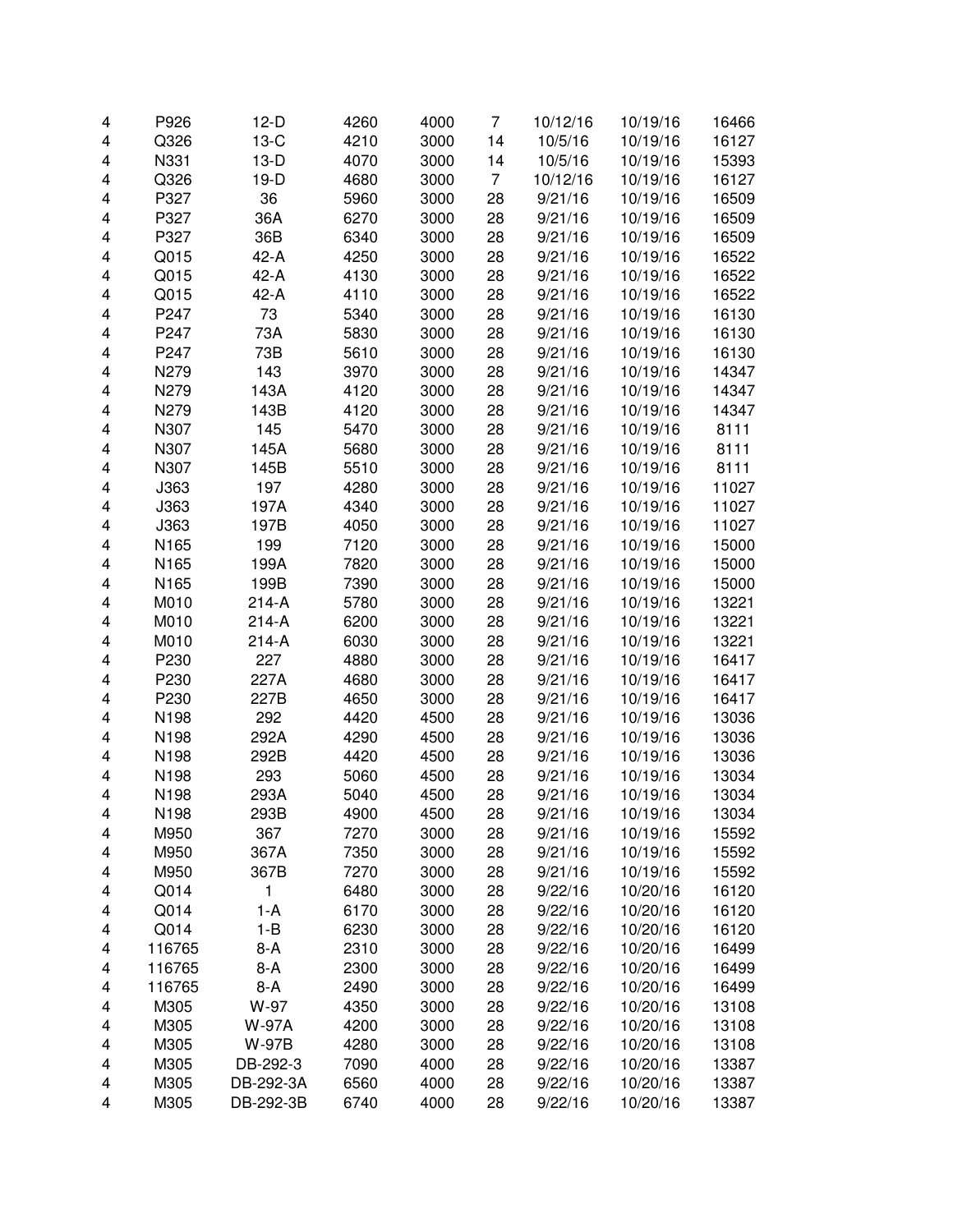| 4 | M305      | DB-292-4   | 7260  | 4000 | 28             | 9/22/16  | 10/20/16 | 13387 |
|---|-----------|------------|-------|------|----------------|----------|----------|-------|
| 4 | M305      | DB-292-4A  | 7070  | 4000 | 28             | 9/22/16  | 10/20/16 | 13387 |
| 4 | M305      | DB-292-4B  | 7230  | 4000 | 28             | 9/22/16  | 10/20/16 | 13387 |
| 4 | M305      | DB-292-5   | 8620  | 4000 | 28             | 9/22/16  | 10/20/16 | 13387 |
| 4 | M305      | DB-292-5A  | 8020  | 4000 | 28             | 9/22/16  | 10/20/16 | 13387 |
| 4 | M305      | DB-292-5B  | 8110  | 4000 | 28             | 9/22/16  | 10/20/16 | 13387 |
| 4 | M305      | DB-292-6   | 8200  | 4000 | 28             | 9/22/16  | 10/20/16 | 13387 |
|   |           |            |       |      |                |          |          |       |
| 4 | M305      | DB-292-6A  | 8260  | 4000 | 28             | 9/22/16  | 10/20/16 | 13387 |
| 4 | M305      | DB-292-6B  | 8540  | 4000 | 28             | 9/22/16  | 10/20/16 | 13387 |
| 4 | M305      | DB-292-7   | 9660  | 4000 | 28             | 9/22/16  | 10/20/16 | 13387 |
| 4 | M305      | DB-292-7A  | 9230  | 4000 | 28             | 9/22/16  | 10/20/16 | 13387 |
| 4 | M305      | DB-292-7B  | 8970  | 4000 | 28             | 9/22/16  | 10/20/16 | 13387 |
| 4 | M305      | DB-292-8   | 8650  | 4000 | 28             | 9/22/16  | 10/20/16 | 13387 |
| 4 | M305      | DB-292-8A  | 8720  | 4000 | 28             | 9/22/16  | 10/20/16 | 13387 |
| 4 | M305      | DB-292-8B  | 8540  | 4000 | 28             | 9/22/16  | 10/20/16 | 13387 |
| 4 | M305      | DB-292-9   | 9210  | 4000 | 28             | 9/22/16  | 10/20/16 | 13387 |
| 4 | M305      | DB-292-9A  | 8950  | 4000 | 28             | 9/22/16  | 10/20/16 | 13387 |
| 4 | M305      | DB-292-9B  | 8230  | 4000 | 28             | 9/22/16  | 10/20/16 | 13387 |
| 4 | M305      | DB-292-10  | 8370  | 4000 | 28             | 9/22/16  | 10/20/16 | 13387 |
| 4 | M305      | DB-292-10A | 8130  | 4000 | 28             | 9/22/16  | 10/20/16 | 13387 |
| 4 | M305      | DB-292-10B | 6900  | 4000 | 28             | 9/22/16  | 10/20/16 | 13387 |
| 4 | M305      | DB-292-11  | 6200  | 4000 | 28             | 9/22/16  | 10/20/16 | 13387 |
| 4 | M305      | DB-292-11A | 6260  | 4000 | 28             | 9/22/16  | 10/20/16 | 13387 |
| 4 | M305      | DB-292-11B | 8430  | 4000 | 28             | 9/22/16  | 10/20/16 | 13387 |
| 4 | M305      | DB-292-1   | 6510  | 4000 | 28             | 9/22/16  | 10/20/16 | 13387 |
| 4 | M305      | DB-292-1A  | 6130  | 4000 | 28             | 9/22/16  | 10/20/16 | 13387 |
| 4 | M305      | DB-292-1B  | 6400  | 4000 | 28             | 9/22/16  | 10/20/16 | 13387 |
| 4 | M305      | DB-292-2   | 9080  | 4000 | 28             | 9/22/16  | 10/20/16 | 13387 |
| 4 | M305      | DB-292-2A  | 8720  | 4000 | 28             | 9/22/16  |          |       |
|   |           |            |       |      |                |          | 10/20/16 | 13387 |
| 4 | M305      | DB-292-2B  | 9010  | 4000 | 28             | 9/22/16  | 10/20/16 | 13387 |
| 4 | P926      | $13-D$     | 3590  | 4000 | $\overline{7}$ | 10/13/16 | 10/20/16 | 16466 |
| 4 | Q326      | $14-C$     | 4140  | 3000 | 14             | 10/6/16  | 10/20/16 | 16127 |
| 4 | Q326      | $15-C$     | 4270  | 3000 | 14             | 10/6/16  | 10/20/16 | 16127 |
| 4 | 21SAB1-S3 | 1-ARK      | 9460  | 5000 | 28             | 9/22/16  | 10/20/16 | 16561 |
| 4 | 21SAB1-S3 | 1-ARK      | 10400 | 5000 | 28             | 9/22/16  | 10/20/16 | 16561 |
| 4 | 21SAB1-S3 | 1-ARK      | 10560 | 5000 | 28             | 9/22/16  | 10/20/16 | 16561 |
| 4 | Q326      | 6          | 4510  | 3000 | 28             | 9/22/16  | 10/20/16 | 16127 |
| 4 | Q326      | 6A         | 4500  | 3000 | 28             | 9/22/16  | 10/20/16 | 16127 |
| 4 | Q326      | 6B         | 4280  | 3000 | 28             | 9/22/16  | 10/20/16 | 16127 |
| 4 | Q107      | 8          | 6990  | 3500 | 28             | 9/22/16  | 10/20/16 | 14333 |
| 4 | Q107      | 8A         | 6900  | 3500 | 28             | 9/22/16  | 10/20/16 | 14333 |
| 4 | Q107      | 8B         | 6600  | 3500 | 28             | 9/22/16  | 10/20/16 | 14333 |
| 4 | 30313.01  | 11         | 5040  | 3000 | 28             | 9/22/16  | 10/20/16 | 16108 |
| 4 | 30313.01  | 11A        | 5380  | 3000 | 28             | 9/22/16  | 10/20/16 | 16108 |
| 4 | 30313.01  | 11A        | 5260  | 3000 | 28             | 9/22/16  | 10/20/16 | 16108 |
| 4 | M305      | F306       | 4520  | 3000 | 28             | 9/22/16  | 10/20/16 | 13108 |
| 4 | M305      | F306A      | 4810  | 3000 | 28             | 9/22/16  | 10/20/16 | 13108 |
| 4 | M305      | F306B      | 5170  | 3000 | 28             | 9/22/16  | 10/20/16 | 13108 |
| 4 | P311      | 17         | 6480  | 3000 | 28             | 9/22/16  | 10/20/16 |       |
| 4 | P311      | 17A        | 6750  | 3000 | 28             | 9/22/16  | 10/20/16 |       |
| 4 | P311      | 17B        | 6080  | 3000 | 28             | 9/22/16  | 10/20/16 |       |
| 4 | P929      | 252        | 4590  | 3000 | 28             | 9/22/16  | 10/20/16 |       |
|   |           |            |       |      |                |          |          |       |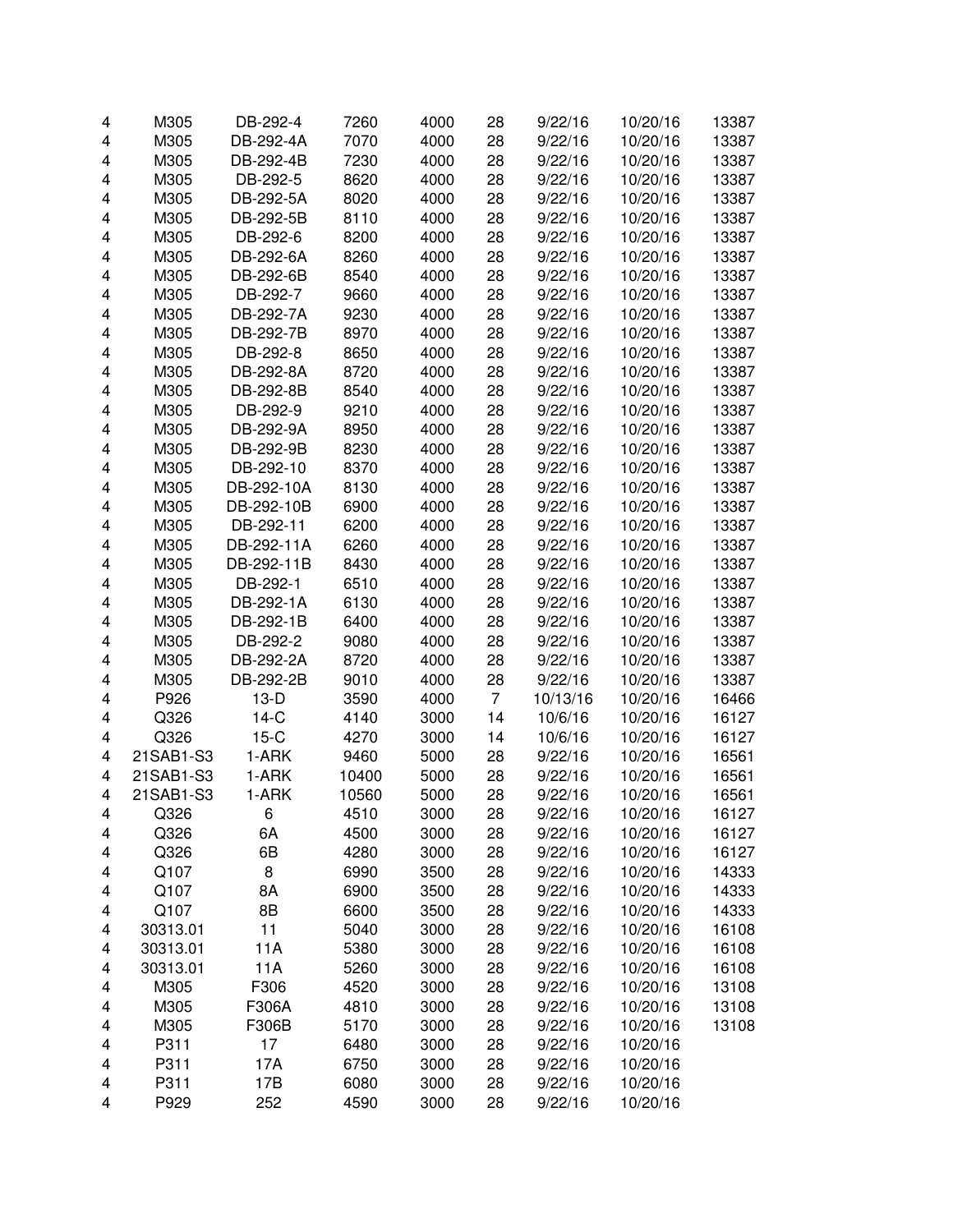| 4                       | P929 | 252A   | 4620 | 3000 | 28 | 9/22/16 | 10/20/16 |          |
|-------------------------|------|--------|------|------|----|---------|----------|----------|
| $\overline{\mathbf{4}}$ | P929 | 252B   | 4510 | 3000 | 28 | 9/22/16 | 10/20/16 |          |
| $\overline{\mathbf{4}}$ | Q015 | 43-A   | 4100 | 3000 | 28 | 9/22/16 | 10/20/16 | 16522    |
| $\overline{\mathbf{4}}$ | Q015 | $43-A$ | 4130 | 3000 | 28 | 9/22/16 | 10/20/16 | 16522    |
| 4                       | Q015 | $43-A$ | 4540 | 3000 | 28 | 9/22/16 | 10/20/16 | 16522    |
| 4                       | P287 | 44-A   | 5640 | 3000 | 28 | 9/22/16 | 10/20/16 | 16155    |
| 4                       | P287 | 44-A   | 5380 | 3000 | 28 | 9/22/16 | 10/20/16 | 16155    |
| 4                       | P287 | 44-A   | 5620 | 3000 | 28 | 9/22/16 | 10/20/16 | 16155    |
| 4                       | P047 | 159-A  | 5020 | 3000 | 28 | 9/22/16 | 10/20/16 | 15199    |
| 4                       | P047 | 159-A  | 5050 | 3000 | 28 | 9/22/16 | 10/20/16 | 15199    |
| $\overline{\mathbf{4}}$ | P047 | 159-A  | 5010 | 3000 | 28 | 9/22/16 | 10/20/16 | 15199    |
| 6                       | N307 | 147    | 5390 | 3000 | 28 | 9/22/16 | 10/20/16 | 13308    |
| 6                       | N307 | 147A   | 5540 | 3000 | 28 | 9/22/16 | 10/20/16 | 13308    |
| 6                       | N307 | 146    | 5940 | 3000 | 28 | 9/22/16 | 10/20/16 | 13308    |
| 6                       | N307 | 146A   | 5640 | 3000 | 28 | 9/22/16 | 10/20/16 | 13308    |
| $\overline{\mathbf{4}}$ | O201 | 106-A  | 5350 | 3000 | 28 | 9/22/16 | 10/20/16 | 15530    |
| 4                       | O201 | 106-A  | 5570 | 3000 | 28 | 9/22/16 | 10/20/16 | 15530    |
| 4                       | O201 | 106-A  | 5480 | 3000 | 28 | 9/22/16 | 10/20/16 | 15530    |
| $\overline{\mathbf{4}}$ | N165 | 200    | 6470 | 3000 | 28 | 9/22/16 | 10/20/16 | 15000    |
| $\overline{\mathbf{4}}$ | N165 | 200A   | 6800 | 3000 | 28 | 9/22/16 | 10/20/16 | 15000    |
| 4                       | N165 | 200B   | 7830 | 3000 | 28 | 9/22/16 | 10/20/16 | 15000    |
| 4                       | N198 | 294    | 3440 | 3000 | 28 | 9/22/16 | 10/20/16 | 13634    |
| 4                       | N198 | 294A   | 3750 | 3000 | 28 | 9/22/16 | 10/20/16 | 13634    |
| 4                       | N198 | 294B   | 3060 | 3000 | 28 | 9/22/16 | 10/20/16 | 13634    |
| 4                       | N198 | 295    | 4510 | 3000 | 28 | 9/22/16 | 10/20/16 | 13636    |
| 4                       | N198 | 295A   | 4250 | 3000 | 28 | 9/22/16 | 10/20/16 | 13636    |
| $\overline{\mathbf{4}}$ | N198 | 295B   | 4130 | 3000 | 28 | 9/22/16 | 10/20/16 | 13636    |
| $\overline{\mathbf{4}}$ | P166 | 14     | 5390 | 3000 | 30 | 9/20/16 | 10/20/16 | 16190    |
| $\overline{\mathbf{4}}$ | P166 | 14A    | 5980 | 3000 | 30 | 9/20/16 | 10/20/16 | 16190    |
| $\overline{\mathbf{4}}$ | P166 | 14B    | 5950 | 3000 | 30 | 9/20/16 | 10/20/16 | 16190    |
| 4                       | P166 | 15     | 5780 | 3000 | 28 | 9/22/16 | 10/20/16 | 16192    |
| $\overline{\mathbf{4}}$ | P166 | 15A    | 5720 | 3000 | 28 | 9/22/16 | 10/20/16 | 16192    |
| $\overline{\mathbf{4}}$ | P166 | 15B    | 6280 | 3000 | 28 | 9/22/16 | 10/20/16 | 16192    |
| $\overline{\mathbf{4}}$ | N266 | 202    | 4900 | 3000 | 38 | 9/12/16 | 10/20/16 | 13025    |
| 4                       | N266 | 202A   | 5230 | 3000 | 38 | 9/12/16 | 10/20/16 | 13025    |
| $\overline{\mathbf{4}}$ | N266 | 202B   | 6250 | 3000 | 38 | 9/12/16 | 10/20/16 | 13025    |
| 4                       | N266 | 202E   | 4760 | 3000 | 38 | 9/12/16 | 10/20/16 | 13025    |
| 4                       | N266 | 202F   | 5330 | 3000 | 38 | 9/12/16 | 10/20/16 | 13025    |
| 4                       | N266 | 202G   | 6150 | 3000 | 38 | 9/12/16 | 10/20/16 | 13025    |
| 4                       | N266 | 203    | 6140 | 3000 | 37 | 9/13/16 | 10/20/16 | 13025    |
| 4                       | N266 | 203A   | 5930 | 3000 | 37 | 9/13/16 | 10/20/16 | 13025    |
| 4                       | N266 | 203B   | 6190 | 3000 | 37 | 9/13/16 | 10/20/16 | 13025    |
| 4                       | M950 | 368    | 9010 | 3000 | 28 | 9/22/16 | 10/20/16 | 15529    |
| 4                       | M950 | 368A   | 8100 | 3000 | 28 | 9/22/16 | 10/20/16 | 15529    |
| 4                       | M950 | 368B   | 8320 | 3000 | 28 | 9/22/16 | 10/20/16 | 15529    |
| 4                       | Q108 | 5      | 5860 | 3500 | 28 | 9/23/16 | 10/21/16 | T55005LA |
| 4                       | Q108 | 5A     | 5770 | 3500 | 28 | 9/23/16 | 10/21/16 | T55005LA |
| 4                       | Q108 | 5B     | 6170 | 3500 | 28 | 9/23/16 | 10/21/16 | T55005LA |
| 4                       | Q181 | 13     | 3270 | 3000 | 28 | 9/23/16 | 10/21/16 | 15587    |
| 4                       | Q181 | 13A    | 3560 | 3000 | 28 | 9/23/16 | 10/21/16 | 15587    |
| 4                       | Q181 | 13B    | 3360 | 3000 | 28 | 9/23/16 | 10/21/16 | 15587    |
| 4                       | M305 | W-98   | 3920 | 3000 | 28 | 9/23/16 | 10/21/16 | 13108    |
|                         |      |        |      |      |    |         |          |          |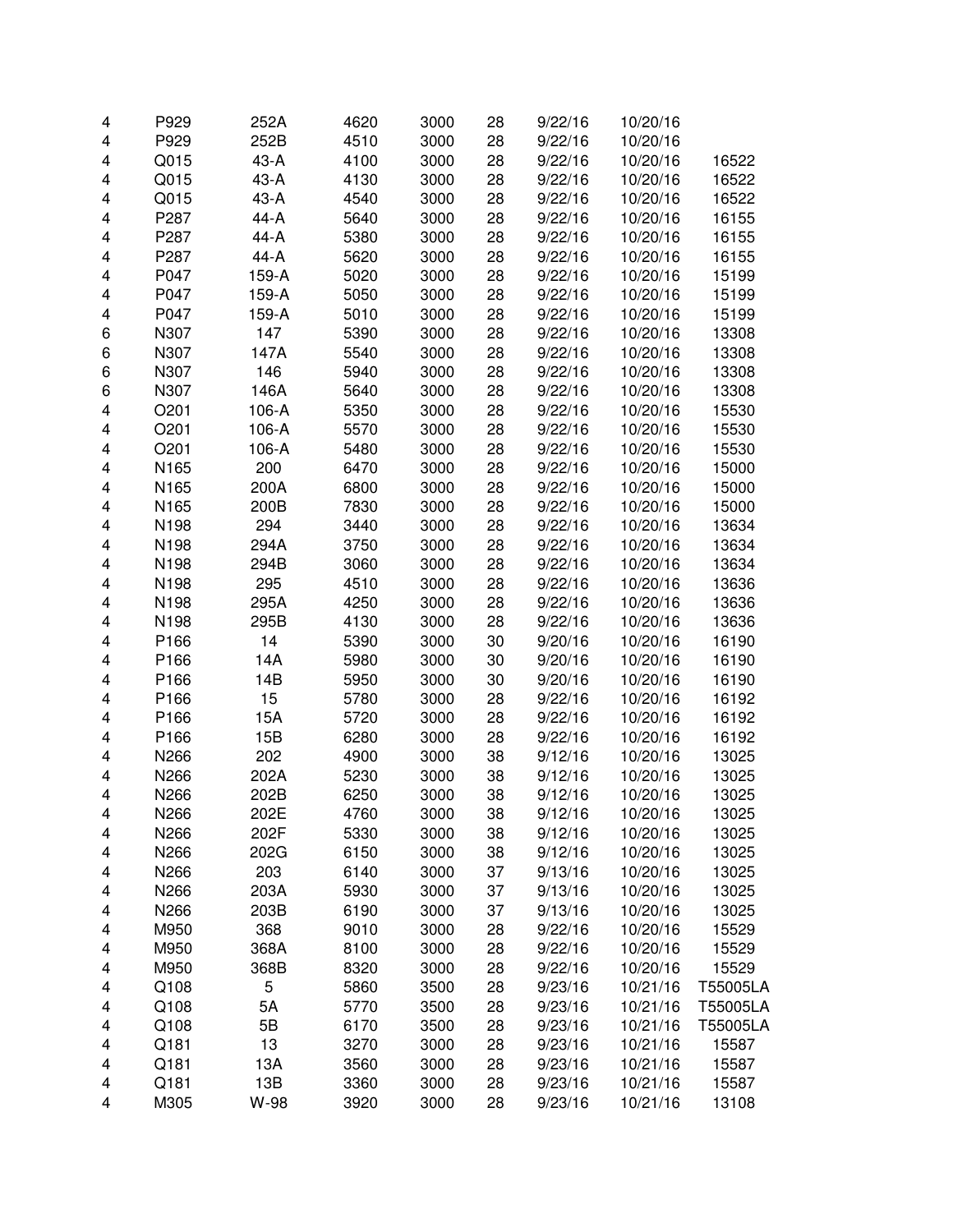| 4 | M305   | <b>W-98A</b>   | 4450  | 3000 | 28             | 9/23/16  | 10/21/16 | 13108   |
|---|--------|----------------|-------|------|----------------|----------|----------|---------|
| 4 | M305   | <b>W-98B</b>   | 4350  | 3000 | 28             | 9/23/16  | 10/21/16 | 13108   |
| 4 | P230   | 229            | 4800  | 3000 | 28             | 9/23/16  | 10/21/16 | 16417   |
| 4 | P230   | 229A           | 5070  | 3000 | 28             | 9/23/16  | 10/21/16 | 16417   |
| 4 | P230   | 229B           | 4760  | 3000 | 28             | 9/23/16  | 10/21/16 | 16417   |
| 4 | P230   | 230            | 4540  | 3000 | 28             | 9/23/16  | 10/21/16 | 16115   |
| 4 | P230   | 230A           | 4610  | 3000 | 28             | 9/23/16  | 10/21/16 | 16115   |
| 4 | P230   | 230B           | 4650  | 3000 | 28             | 9/23/16  | 10/21/16 | 16115   |
| 4 | Q161   | $1-A$          | 4750  | 3000 | 28             | 9/23/16  | 10/21/16 | 16452   |
| 4 | Q161   | $1-A$          | 4510  | 3000 | 28             | 9/23/16  | 10/21/16 | 16452   |
| 4 | Q161   | $1-A$          | 4610  | 3000 | 28             | 9/23/16  | 10/21/16 | 16452   |
| 4 | P074   | $\overline{c}$ | 5670  | 3500 | 28             | 9/23/16  | 10/21/16 | 16196   |
| 4 | P074   | 2A             | 5200  | 3500 | 28             | 9/23/16  | 10/21/16 | 16196   |
| 4 | P074   | 2B             | 5350  | 3500 | 28             | 9/23/16  | 10/21/16 | 16196   |
| 4 | P926   | $12-E$         | 4350  | 4000 | 10             | 10/12/16 | 10/21/16 | 16466   |
| 4 | Q326   | $16-C$         | 3860  | 3000 | 14             | 10/7/16  | 10/21/16 | 16127   |
| 4 | Q326   | $20 - D$       | 4190  | 3000 | $\overline{7}$ | 10/14/16 | 10/21/16 | 16127   |
| 4 | Q139   | 3              | 5590  | 3000 | 28             | 9/23/16  | 10/21/16 | 15353   |
| 4 | Q139   | 3A             | 5450  | 3000 | 28             | 9/23/16  | 10/21/16 | 15353   |
| 4 | Q139   | 3B             | 5790  | 3000 | 28             | 9/23/16  | 10/21/16 | 15353   |
| 4 | N383   | $5-A$          | 3490  | 4000 | 28             | 9/23/16  | 10/21/16 | 40C0102 |
| 4 | N383   | $5 - B$        | 3770  | 4000 | 28             | 9/23/16  | 10/21/16 | 40C0102 |
| 4 | N383   | $5-C$          | 3680  | 4000 | 28             | 9/23/16  | 10/21/16 | 40C0102 |
| 4 | P230   | 9-ARB          | 12600 | 6000 | 28             | 9/23/16  | 10/21/16 | 15522   |
| 4 | P230   | 9-ARB          | 9070  | 6000 | 28             | 9/23/16  | 10/21/16 | 15522   |
| 4 | P230   | 9-ARB          | 11990 | 6000 | 28             | 9/23/16  | 10/21/16 | 15522   |
| 4 | P230   | 10-ARB         | 12120 | 6000 | 28             | 9/23/16  | 10/21/16 | 15522   |
| 4 | P230   | 10-ARB         | 12100 | 6000 | 28             | 9/23/16  | 10/21/16 | 15522   |
| 4 | P230   | 10-ARB         | 13150 | 6000 | 28             | 9/23/16  | 10/21/16 | 15522   |
| 4 | P265   | 27             | 6320  | 3000 | 28             | 9/23/16  | 10/21/16 | 16249   |
| 4 | P265   | 27A            | 6290  | 3000 | 28             | 9/23/16  | 10/21/16 | 16249   |
| 4 | P265   | 27B            | 5930  | 3000 | 28             | 9/23/16  | 10/21/16 | 16249   |
| 4 | Q031   | 36             | 5410  | 3000 | 28             | 9/23/16  | 10/21/16 | 15391   |
| 4 | Q031   | 36A            | 5340  | 3000 | 28             | 9/23/16  | 10/21/16 | 15391   |
| 4 | Q031   | 36B            | 5760  | 3000 | 28             | 9/23/16  | 10/21/16 | 15391   |
| 4 | Q031   | 37             | 5080  | 3000 | 28             | 9/23/16  | 10/21/16 | 15391   |
| 4 | Q031   | 37A            | 5120  | 3000 | 28             | 9/23/16  | 10/21/16 | 15391   |
| 4 | Q031   | 37B            | 5070  | 3000 | 28             | 9/23/16  | 10/21/16 | 15391   |
| 4 | Q015   | 44-A           | 4310  | 3000 | 28             | 9/23/16  | 10/21/16 | 16522   |
| 4 | Q015   | 44-A           | 4510  | 3000 | 28             | 9/23/16  | 10/21/16 | 16522   |
| 4 | Q015   | 44-A           | 4190  | 3000 | 28             | 9/23/16  | 10/21/16 | 16522   |
| 4 | 114944 | 50             | 6080  | 4000 | 28             | 9/23/16  | 10/21/16 | 16422   |
| 4 | 114944 | 50A            | 6040  | 4000 | 28             | 9/23/16  | 10/21/16 | 16422   |
| 4 | P247   | 74             | 4060  | 3000 | 28             | 9/23/16  | 10/21/16 | 16130   |
| 4 | P247   | 74A            | 5240  | 3000 | 28             | 9/23/16  | 10/21/16 | 16130   |
| 4 | P247   | 74B            | 4220  | 3000 | 28             | 9/23/16  | 10/21/16 | 16130   |
| 4 | P079   | 118            | 4250  | 3000 | 28             | 9/23/16  | 10/21/16 | 15146   |
| 4 | P079   | 118A           | 4060  | 3000 | 28             | 9/23/16  | 10/21/16 | 15146   |
| 4 | P079   | 118B           | 4110  | 3000 | 28             | 9/23/16  | 10/21/16 | 15146   |
| 4 | P047   | 160-A          | 6340  | 3000 | 28             | 9/23/16  | 10/21/16 | 15199   |
| 4 | P047   | 160-A          | 6170  | 3000 | 28             | 9/23/16  | 10/21/16 | 15199   |
| 4 | P047   | 160-A          | 6540  | 3000 | 28             | 9/23/16  | 10/21/16 | 15199   |